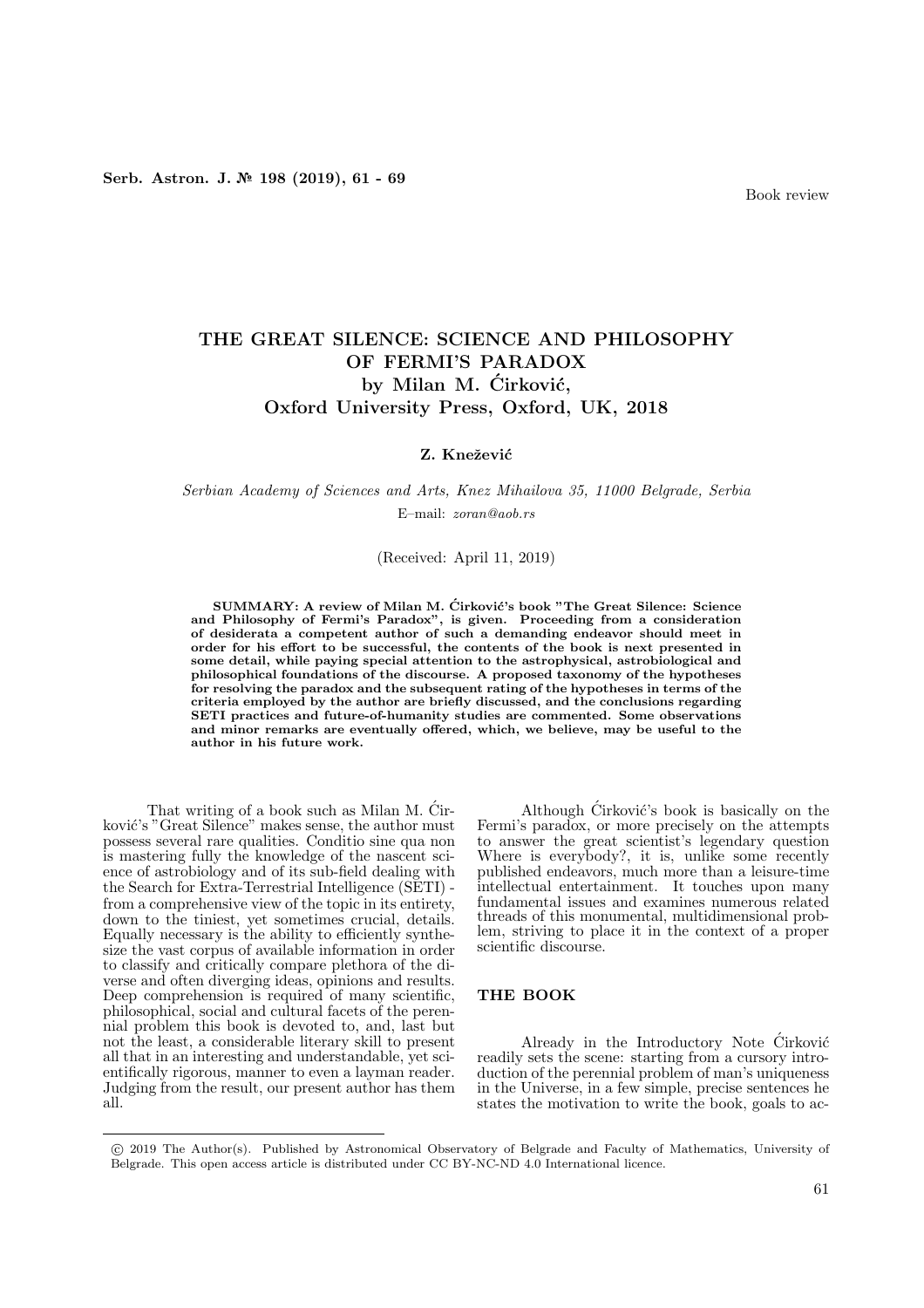hieve, his understanding and interpretation of the different notions and concepts involved, as well as hints of his personal credo on the considered matters.  $\acute{C}$ irković boldly claims that 'the absence of extraterrestrial life and its manifestations from our vicinity in both space and time' is 'one of the deepest, subtlest, and most persistent challenges in the history of science' that still remains 'completely and irritatingly unsolved' in spite of the considerable effort put into its study. He, therefore, feels a 'profound dissatisfaction' at the fact that Fermi's paradox is not taken seriously enough, in particular in view of its becoming only more serious after the recent advances in understanding the distribution of the Milky Way planets' ages and Earth's place in relation to the timescales involved.

Of particular interest in this respect is  $\acute{C}$ irković's effort to situate the problem in a wider context: he discusses the very notion and the role of paradoxes and thought experiments in science, pointing out their usefulness and high relevance especially at the present stage when we are still lacking the general astrobiological/SETI theory. He urges for more theoretical work, emphasizing the need for an improved 'organization of our ignorance' in the form of a taxonomic scheme of the variety of hypotheses proposed to resolve the puzzle, in order to 'introduce some order into that chaos' and to reveal the directions in which to search for the solution. He, however, points out that the scheme presented in the book is just one of the many possibilities, but that it is also of 'paramount importance that we embark on this journey in the first place'.

Ćirković admits a 'moderate pro-SETI bias'. powered by his optimism regarding the existence of extraterrestrial intelligence, hence of the viable SETI targets, but warns that communication with these targets might prove to be difficult even to conceptualize, not to speak of obstacles for a meaningful dialogue to be established. In the same context he draws reader's attention to an interesting issue, that of the value - material, intellectual, or spiritual, positive or negative - generated by such communication, and offers in this respect in the Endnotes his reading of the famous Polish writer Stanislaw Lem's seminal novels tackling this theme in a subtle, but profound manner. Even if not in so much detail as in several other articles and books of his, Cirković critically reviews the actual SETI methods employed since the beginning of the SETI era, but nevertheless argues that 'empirical SETI should proceed, expand and incorporate alternative methods and approaches', considering its heuristic role in reduction of the parameter space for the search and in focusing of the endeavor to 'those regions of the astrobiolgical landscape which hold all trajectories leading to intelligent observers compatible with all the evidence'.

Final pages of the Introductory Note Cirković devotes to presenting his approach and methodology used in writing the book, to a brief description of the plan of exposition and to some technical details facilitating the reading and understanding of the text. In addition he offers a few sharp observations about the available literature and the reliability of general sources of information about

Fermi's paradox. Concluding the chapter he extricates three publications he considers a recommended introductory reading, and emphasizes the principal differences and upgrades of his book with respect to each of these: a much-needed update of the David Brin's (1983) review motivated by the appearance of many new hypotheses published in the meantime and by the recent advent of astrobiological revolution, his consideration of the 'wider astrobiological, philosophical and future-studies related aspects' of the paradox missing in the Stephen Webb's books (2002, 2015), and more detailed treatment of issues regarding the search for general signatures of intelligence advocated for in Paul Davies's (2010) book. In all three cases  $\acute{C}$ irković's noble intention with his book is to fill these gaping lacunas and niches in.

The first three chapters (together with Chapter 8) are in many respects possibly the most important ones in the entire book. While the first one provides a historical, methodological and epistemological backbone of the narrative, the following two, discussing its astrophysical, cosmological and philosophical background, represent a sort of book's basic value, distinguishing it from the other enterprises of the kind.

A somewhat longish and rather complex Chapter 1 offers a thorough overview of the paradox and of the main arguments, disputes and controversies associated with its different interpretations and proposed solutions, pointing out in the same time and critically dissecting various misconceptions and misunderstandings often present in the vast literature on the subject. Introducing the paradox via a brief description of the historical lunch of Enrico Fermi and his colleagues at Los Alamos,  $\dot{C}$ irković proceeds with formulations of its different versions (Proto/Historical, Weak, Strong, Kardashev), framing them in a wider historical and conceptual context, thus, for the sake of the reader, successfully preventing a potential confusion in this respect. His preference for the StrongFP version, 'allowing a larger spatio-temporal volume and a more inclusive class of phenomena', is motivated by its 'large and obvious advantages' and stems from the fact that 'basic intellectual honesty requires presenting any problem as strongly and forcefully as possible'. He then discusses the spatio-temporal time scales involved (characteristic time for the colonization of the Galaxy vs. age of the Solar System), and the notion of detectability ('a metric telling how difficult is to detect the presence of intelligent species from afar') in regard to SETI, warning that the latter should be decoupled from synchronization ('the extent to which other intelligent species are contemporary to us').

Representing structure of Fermi's paradox schematically turned out to be a simple but useful way to assist the reader in following the thread of reasoning on what actually constitutes the paradox. Decomposing one of the ingredients of the paradox (Additional assumptions) in its own components, reveals the philosophical, economic and methodolog-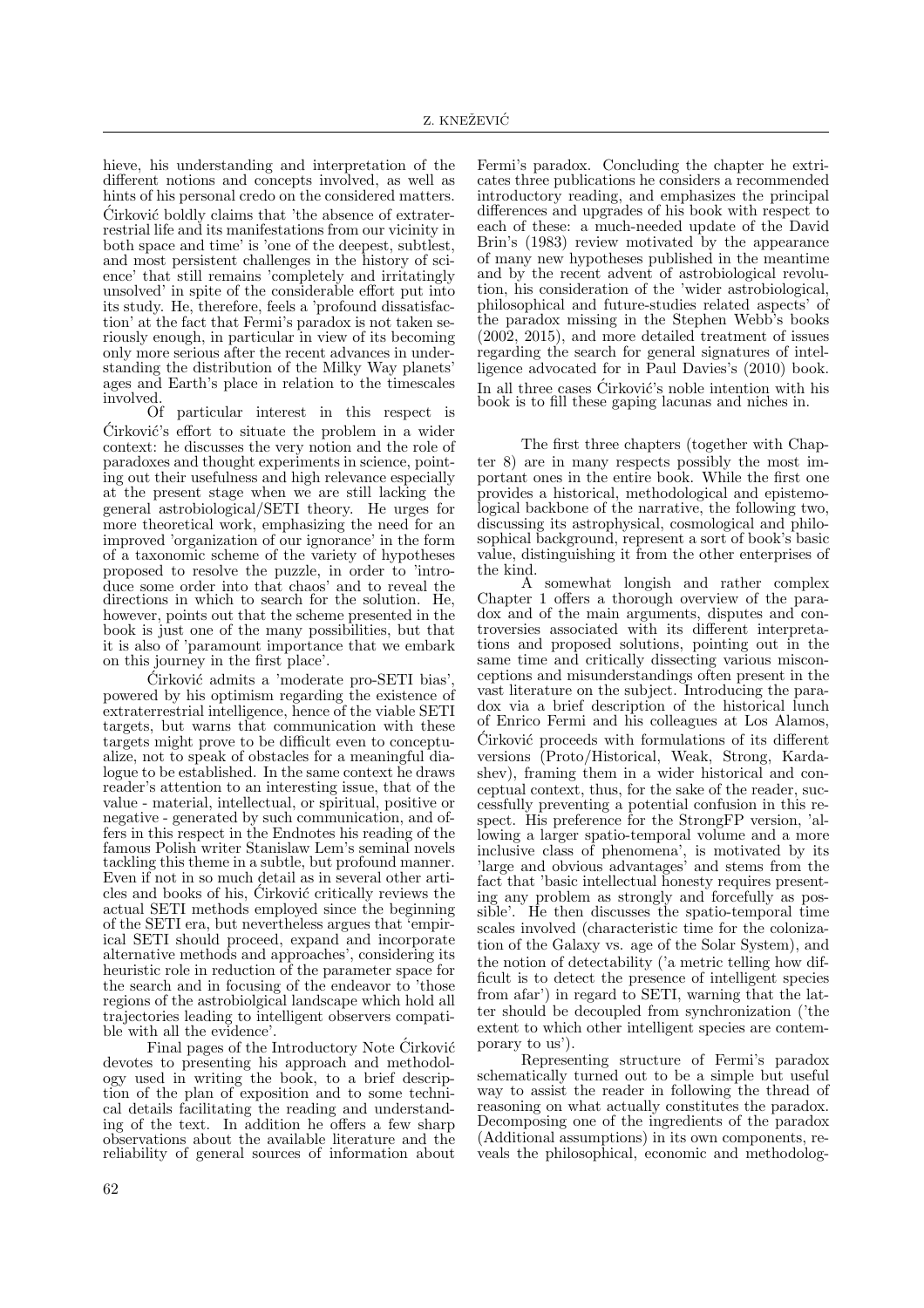ical commitments necessary for any solution of the paradox to be functional. Scientific realism, naturalism, Copernicanism, and gradualism, together with economic assumptions are shown to be such necessary assumptions, which, with the non-exclusivity principle, ('a principle of causal parsimony'), were subsequently used in the rest of the book to judge and compare the proposed solutions.

Cirković next introduces the Hermit Hypothesis as a special case of the so-called 'xeno-sociological' hypotheses, with the purpose of using it as a null hypothesis upon which the other solutions should be gauged. Refusal of the intelligent beings to expand and communicate, which makes them impossible to detect over interstellar distances, implies, however, their existence, in contrast to Fermi's original conclusion - that there are no extraterrestrial sophonts. He then readily demonstrates that this most common reaction to the paradox (They just do not want to have anything to do with us!) is based on unlikely premises of the universal will of presumably wildly heterogeneous species and on the active suppresion against detection of, for instance, traces of advanced technologies.

The serious aggravation of the paradox due recent advances in astronomy, astrobiology, molecular biology, biochemistry and technology, in Cirković's perception, rings the bell (Ora est!) and offers an obvious answer to the question 'Why now?'. To that he adds a black-humor observation that the hypothesis on tendency for self-destruction of the technological civilizations is (for now) denied by the empirical fact that our civilization survived three-quarters of a century after the invention of the weapons of mass destruction. Introducing yet another concept, that of the advanced technological civilization as the one exploiting the energy of its parent star (Kardashev's Type 2 civilization), he emphasizes that a success of the SETI search would not necessarily bring the solution of the paradox in its strong formulation. 'Two is sufficiently close to one' when dealing with large samples, thus Silentium Universi remains paradigmatically a statistical problem. The final remarks of the chapter are devoted to the mirroring effect of the paradox, that is to the fact that by studying the reasons for absence of the traces of intelligent beings, we may learn a lot on the future of the humanity itself and on the possible evolutionary paths we as a species may take. With this he concludes: if we are to navigate our Spaceship Earth to the future, we 'better draw all possible lessons from the Great Silence'.

Continuing in Chapter 2 along the same line of reasoning, Cirković emphasizes that an intelligent community can choose to follow a large variety of evolutionary paths, while the past is already fixed, and that therefore 'present and future are so much larger than the past'. Hence, he concludes that astrobiological thought 'need not be burdened by past history and local specificities'.

He then proceeds with discussing the main astrophysical and cosmological concepts relevant for the emergence of intelligent life and thus for Fermi's paradox and SETI. First, via a brief historical account, he introduces the new Standard Cosmological

Model, emphasizing the process of the formation of structures as a special case of the 'process of spontaneous symmetry breaking which accounts for ... almost entire information content of the universe'. The habitable islands in the vast intergalactic void are just these 'matter density peaks' that represent structures such as galaxies and their groups and clusters.

Since Fermi's paradox is usually formulated in the Milky Way context,  $\acute{C}$ irković recapitulates the basic astrophysical information regarding our Galaxy: its size, estimated number of stars and planets, or more generally - habitats (more than a trillion, not counting the hypothetical free-floating planets), and its structural components (halo, bulge, bar, thin and thick disk). In more detail he discusses the halo and the astrobiologically most interesting thin disc containing metal-reach Sun-like stars. Next he describes the galactic location of the Solar System, its age in comparison to the age of the oldest stars in the Galaxy and of its much younger thin disk, and properties of its galactocentric motion.

Generalizing from these basic data, Cirković subsequently introduces the concept of the Galactic Habitable Zone (GHZ). In a brief retrospective overview he spans almost a century long history of the GHZ concept, from the Wallace's (1903) book in which author argues that not all the positions Earth can occupy within our stellar system are favorable for the advent of life, to the papers from the very beginning of the new millennium by Lineweaver (2001) and by Gonzalez et al. (2001), describing temporal (beginning of the formation of Earth-like planets, which can be considered as birth epoch of the GHZ) and spatial constraints (inner and outer boundaries of the GHZ, determined by different astrophysical processes, also usually taken as beginning of the GHZ's modern studies) of the Galactic habitability. In this context,  $\acute{C}$ irković also describes important contributions of his own research group to modeling of the stellar mass surface density and fraction of habitable cells indicating complex GHZ structure in a simulated Milky Way-like galaxy. Going one step further, he postulates the concept of Galactic Technological Zone, which should be the principal target of contemporary unorthodox SETI. Finally, he discusses various criticisms of the GHZ concept, including the one pertaining to its very usefulness, and offers for each of them convincing answers, warning however, that this interesting concept is still in its 'embryonic stage of development', that it should be used 'with caution', and not 'overrated or taken too literally'.

In the concluding section of Chapter 2, using Borel's "infinite monkeys" theorem, Cirković demonstrates that spatially infinite universe implies an infinite number of extraterrestrial intelligent species. Then, he gets involved in a rather technical discussion on the analogy of Fermi's and Olbers's paradoxes, with the idea that the role Olbers's paradox used to play in the development of cosmology, Fermi's paradox might play for astrobiology and SETI. The notion of cosmological horizon as 'the absolute outermost limit of any SETI survey' serves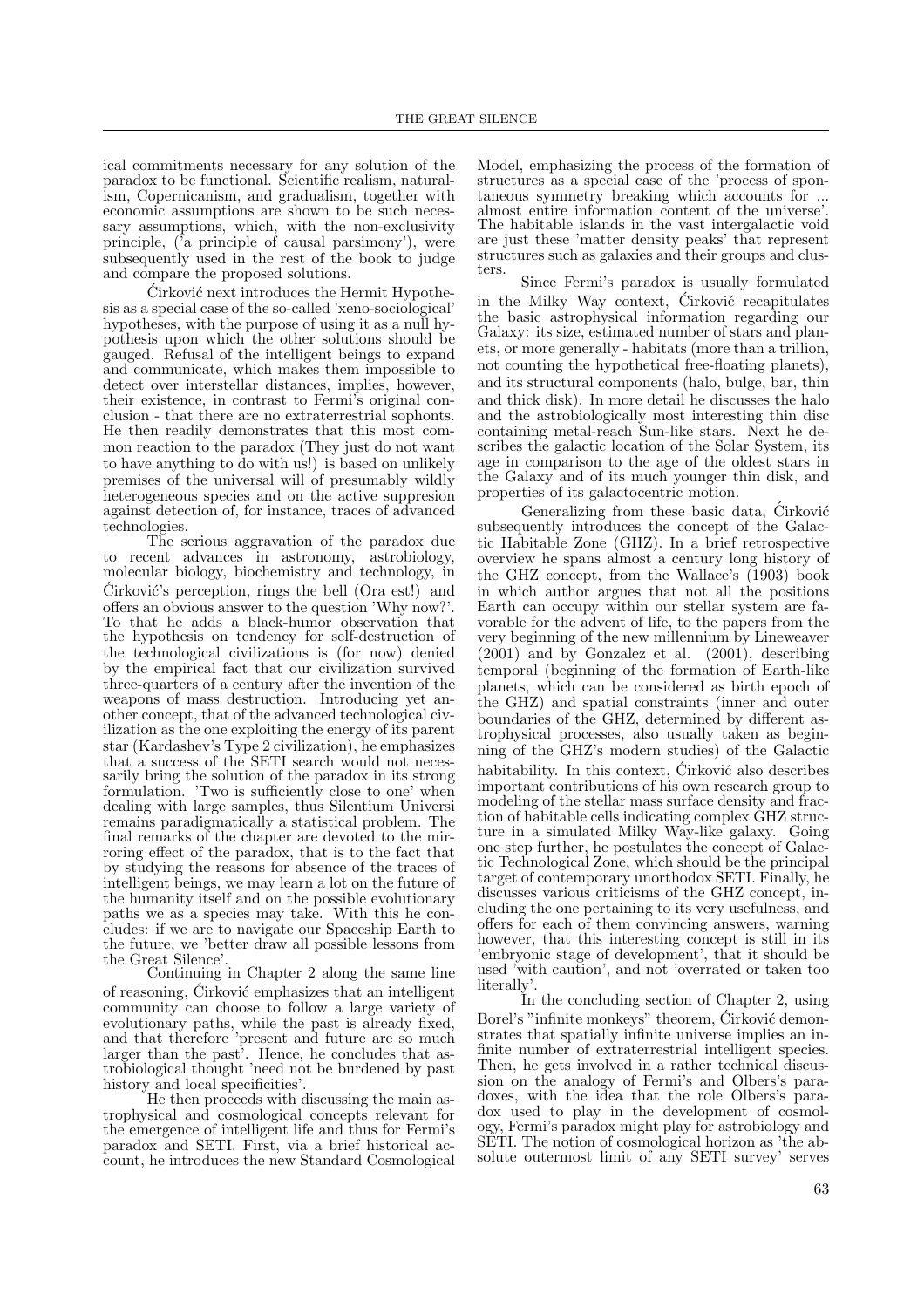him as an entry point for the extragalactic SETI, which he promotes in the following, and for which he considers the weak points and advantages. Analyzing a plausible, but contrived scenario for extragalactic SETI, he even finds that the intergalactic SETI may appear to make no sense in comparison to the extragalactic one!? Presentation of 'the discrete distribution of expected astrobiological complexity', ranging from zero complexity of intergalactic matter, to low complexity of the thin disc with habitable planets and biospheres possibly resembling the terrestrial one, to high complexity of advanced technological civilizations, concludes the chapter.

To justify the philosophical account exposed in Chapter 3, Cirković considers in more detail an often overlooked fact that 'a philosophical perspective is not optional when young fields like astrobiology and SETI are concerned, it is unavoidable', reminding us of several well-known examples of the kind from the history of science. He emphasizes in this respect the analogy between the situation with cosmology in the mid- 1960s and the present state of astrobiology and SETI, the relationship which he elaborated in great detail in his book "The Astrobiological Ladscape" (Ćirković 2012). He, however, also warns against superfluous 'philosophical baggage', that of 'definitional challenge' which we should not burden ourselves with in this stage and state-of-affairs with research in these admittedly young fields. He claims that intuitive understanding of life and intelligence or intuitive recognition of cultural properties suffice at this moment, but that later they 'can be discarded... in the face of better understanding'. In this sense, Cirković states that his use of terms like extraterrestrial intelligence, intelligent beings, or sophonts defaults to the 'beings we are interested in meaningfully interacting with', where he includes also the one-sided interaction that includes discovery of archaeological remnants of extinct civilizations.

The following four sections discuss the basic philosophical assumptions built in various flavors of Fermi's paradox. Cirković, as his working hypothesis, inaugurates the methodological naturalism, which, in rough, non-technical terms, teaches us not to 'invoke supernatural agencies and capacities' in order to explain the empirical, observed phenomena. He does not get caught in the "trap" of metaphysical naturalism, however, which rejects their very existence, but rather, in considering 'the possible effects of extraterrestrial intelligence on the cosmological environment' embraces the so-called physicalism, 'the doctrine which rejects non-physical causes of physical effects'. Discussing an intellectually attractive explanation of Tegmark's (2008), of the dichotomy between natural and supernatural as due to the "internal" and "external" perspectives of the observer, and explaining the logical flaws of otherwise acceptable coexistence of the supernatural Creator and Fermi's paradox, Cirković regarding supernaturalism concludes that 'the very best one can do is simply to reject it', adding in the Endnotes an amusing observation involving the explanatory nihilism.

Departing from an implication that there exists a material world with its various features, the sci-

entific realism is 'a working philosophy' of practically all science. Together with naturalism it represents 'methodological assumptions ... used in any scientific research', while in the Fermi's paradox context it furnishes the basic premise which simply states that indeed, there are no traces of extraterrestrial intelligence. Cirković opts to consider realism in a weak sense: 'what is real is that which has been established by using empirical science and, in particular, by using methods such as observation and experiment', which is sufficient for the analysis and evaluation of various possible solutions to Fermi's paradox. He, however, warns that it is still necessary in some cases to give up even this weak-sense realism to get a workable solution.

Copernicanism or 'The Principle of Typicality', as Cirković prefers to designate it, obviously plays a central role in the paradox. There is no reason to believe that humans evolved either very early or very late 'in the interval [of time] within which evolution of intelligence is physically possible', hence the intelligence on Earth should have evolved on a timescale close to the median of the distribution of physically possible timescales throughout the Universe. Even if he admits the latter claim to be 'clearly controversial', Cirković firmly sticks to the Copernicanism by stating that it at least 'offers not only potentially testable hypotheses, but whole research programs whose time is yet to come'. Based on the distribution of ages of terrestrial planets in our galaxy, a simple selection effect favors detectability of civilizations older than our own, thus research programs searching for answers to the questions like 'Exactly how much older than humanity do we expect an average Galactic civilization to be?', or 'Is the Sun a typical star [hosting habitable planets]?' should be envisaged and carried out in order to reduce as much as possible the SETI parameter space to be explored. Cirković next warns against oversimplified reading of Copernicanism in the SETI context in the founding-fathers-epoch, but also against its downplaying by the contemporary 'rare-Earth' theorists. By discussing the need to carefully distinguish between preference and typicality and warning against uncritical use of the assumption of underlying Gaussian distributions in SETI parameter space, he concludes the section by reminding us of the danger of coupling Copernicanism with incorrect empirical results or theoretical ideas, since this certainly leads to wrong conclusions.

Gradualism appears in Cirković's line of sight as the weakest philosophical principle considered in the context of Fermi's paradox. Formulated after seminal Lyell's slogan 'the present is the key to the past!', it basically amounts to assuming previous epochs to be fairly similar to the present one 'in terms of acting forces and processes'. Comparing the role it played in the history of geosciences, astronomy and cosmology, Cirković emphasizes that the main problem with gradualism is its dependence on the timescales, that is, on how frequently some phenomenon must occur to be considered either catastrophic or gradual? Since these timescales are in essence conventional, there is no straightforward answer to the question, but this rather points out the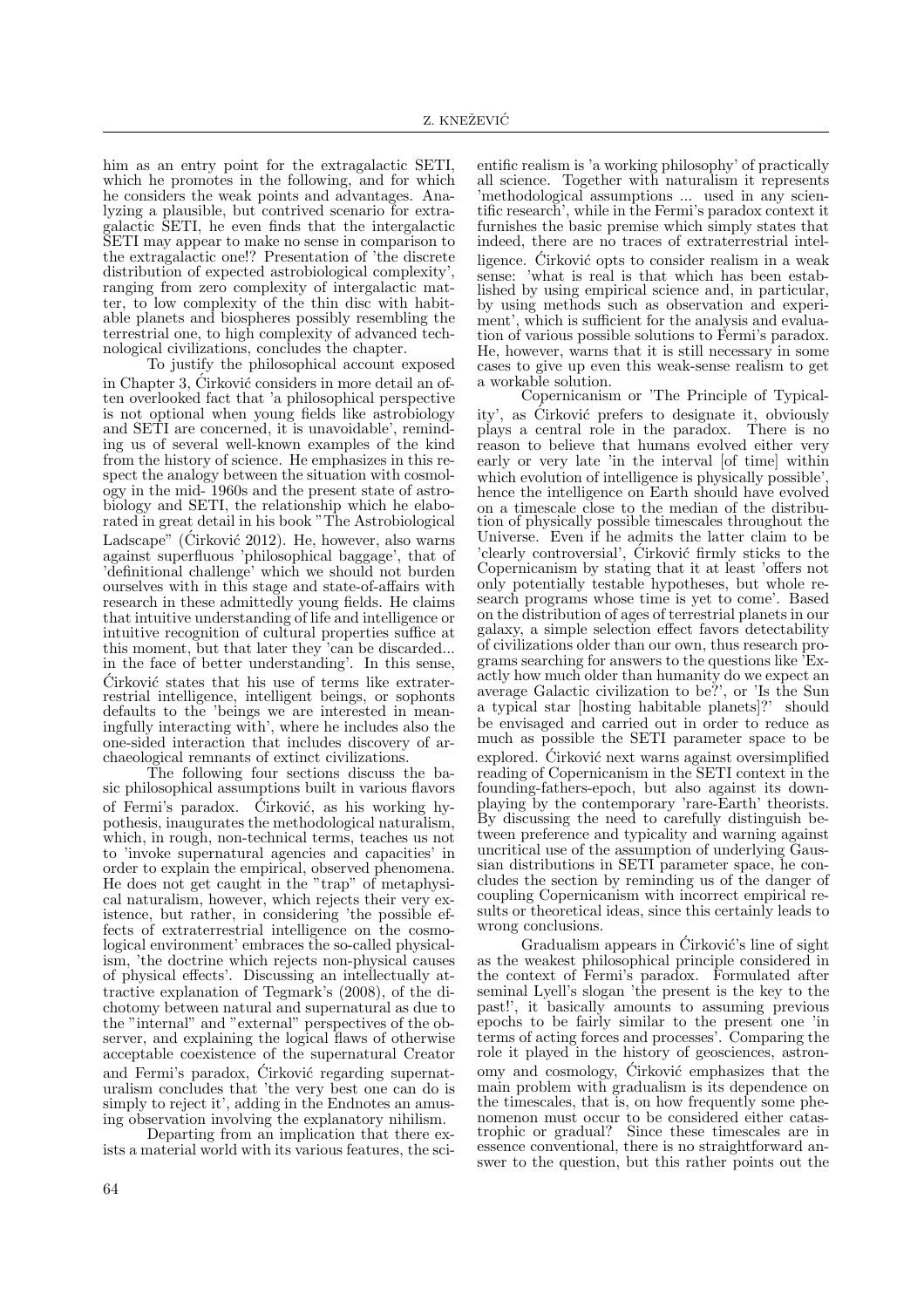complexity of the whole issue. For the purpose of his analysis, Cirković therefore chooses to treat gradualism as a philosophical principle, in a later Chapter of the book even practically leaving it aside and resorting to a new neocatastrophic paradigm.

As a final entry into the list of philosophical desiderata for the solution of the 'Big Puzzle',  $\acute{C}$ irković discusses in more detail the already introduced Brin's non-exclusivity principle. To clarify its very meaning and significance in the context of his endeavor at taxonomy of hypotheses, Cirković presents a few illustrative examples using analogies with athletics and soccer (remaining, however, in debt with the reader for a clear interpretation of these examples in terms of their non-exclusivity), switching then to a couple of proposed solutions for the Fermi's paradox that represent the opposite extremes in terms of their status in this respect. Stating that the non-exclusivity is 'a highly desirable property of a hypothesis', he argues that it is not just another realization of the famous Occam's razor. He admits the similarities between the two in view of the preference for a smaller rather than a larger number of causal factors, but also reveals important distinctions: the first pertains to the fact that the Occam's razor favors simplicity of the explanatory hypotheses, while (unlike the non-exclusivity) not tackling their scope; the other pertains to the applicability of Occam's razor in the 'ceteris paribus' (all other things kept equal) situations only, which obviously does not hold when studying Fermi's paradox. Adding the clarification about non-exclusivity as a particular realization of a wider principle of rationality (rejecting solutions worse than the problem itself), and considering the Hermit Hypothesis as paradigm of such a solution, Cirković explains that, while the nonexclusivity is used in his book as 'a tool for sorting out the jungle of hypotheses and performing the taxonomical task set', the status of this philosophical criterion is not the same as that of the other ones mentioned above. Instead, if Fermi's paradox gets solved in the future, that is, if we find out which hypothesis is the true one and whether it is exclusive or non-exclusive, this will provide the truth value of the non-exclusivity and of the Copernican assumptions, while the others will still remain in the realm of philosophy.

That the Chapter 3 is fundamental for comprehending Cirković's philosophical and scientific rationale in the SETI context, confirm also the next three sections, in which, even somewhat in passing, he discusses the continuity thesis, implying that 'there is no unbridgeable gap between inorganic matter and living systems', the postbiological evolution, which must, in his opinion, be seriously taken into account in SETI studies, wrapping it all up with a sharp criticism of the (in)famous Drake's equation and the practice of its 'ritual invocation' in the discussions of Fermi's paradox. "Let the Games Begin!" is the title of the final section of the chapter, which leads the reader to the very core of the book - the discussion and comparison of a plethora of various hypotheses proposed for the solution of Fermi's paradox and of their 'taxonomy imposed by the philosophical

assumptions sketched above' - laid out in the next four chapters.

Just for the reason that they represent the essential part of the book, I am not going to review at large Chapters  $4 - 7$ , since I believe these should be left to the reader to savor and judge them by itself. Let me just mention that in each of these chapters one of the four distinct taxonomic classes of hypotheses, as proposed by the author, is presented in great detail. Each of these classes violates one of the previously described philosophical or economical assumptions: by abandoning either realism, naturalism, or gradualism, one gets, respectively, solipsist, rare Earth, and neocatastrophic families of explanatory hypotheses, while violation of economic assumptions too, gives rise to logistic solutions. Ćirković masterly summarizes in the extremely reduced form the answers to Fermi's question for each of these families in turn as: 'They are here', 'They did not evolve', 'They have been destroyed or transformed', and 'They have been prevented from coming/developing yet'.

After surveying the 'battlefield' of hypotheses in the previous chapters, Cirković in Chapter 8 resumes with what actually is one the main purposes of the book, that is with searching for the best solution. Recognizing that this very much depends on the adopted set of the criteria for evaluation and thus suffers from unavoidable subjectivity, he introduces grades to be given to each of the hypotheses, 'along the lines set by David Brin' but with refinements and upgrades described in Chapter 3. To facilitate the procedure and make things for the reader easier to follow, he presents a table with all the considered hypotheses arranged into above defined four broad categories, containing for each of the entries its grade and a comment emphasizing the principal argument for the grade. Stating that no explanatory hypothesis can be considered 'a clear and obvious favorite for resolving the problem', thus none has been given the highest grade, Cirković defines the criteria in a range from how many 'of the philosophical precepts' a given hypothesis respects, to the use of as little auxiliary assumptions as possible, to the 'severity of violation of the non-exclusivity principle', and so on.

Assessing the possible weaknesses of the taxonomy scheme, Cirković next discusses a '[thus far] probably underestimated' overlap of different hypotheses and categories, that is 'how tightly [various items on the list] are casually connected and integrated in explanatory hypotheses'. In the same context he considers the composite hypotheses, 'fractionally combining some of the individual items', and explains the philosophical and practical difficulties with such approaches, which, however, lead us to conclude that there, after all, 'might not be that many high-quality, non-exclusive solutions to the Strong Fermi's paradox, as it may seem'.

Following an introductory clarification of basic notions and concepts, in this case applied to a fuzzy boundary between manifestations of extraterrestrial civilizations and artefacts of their astroengeneering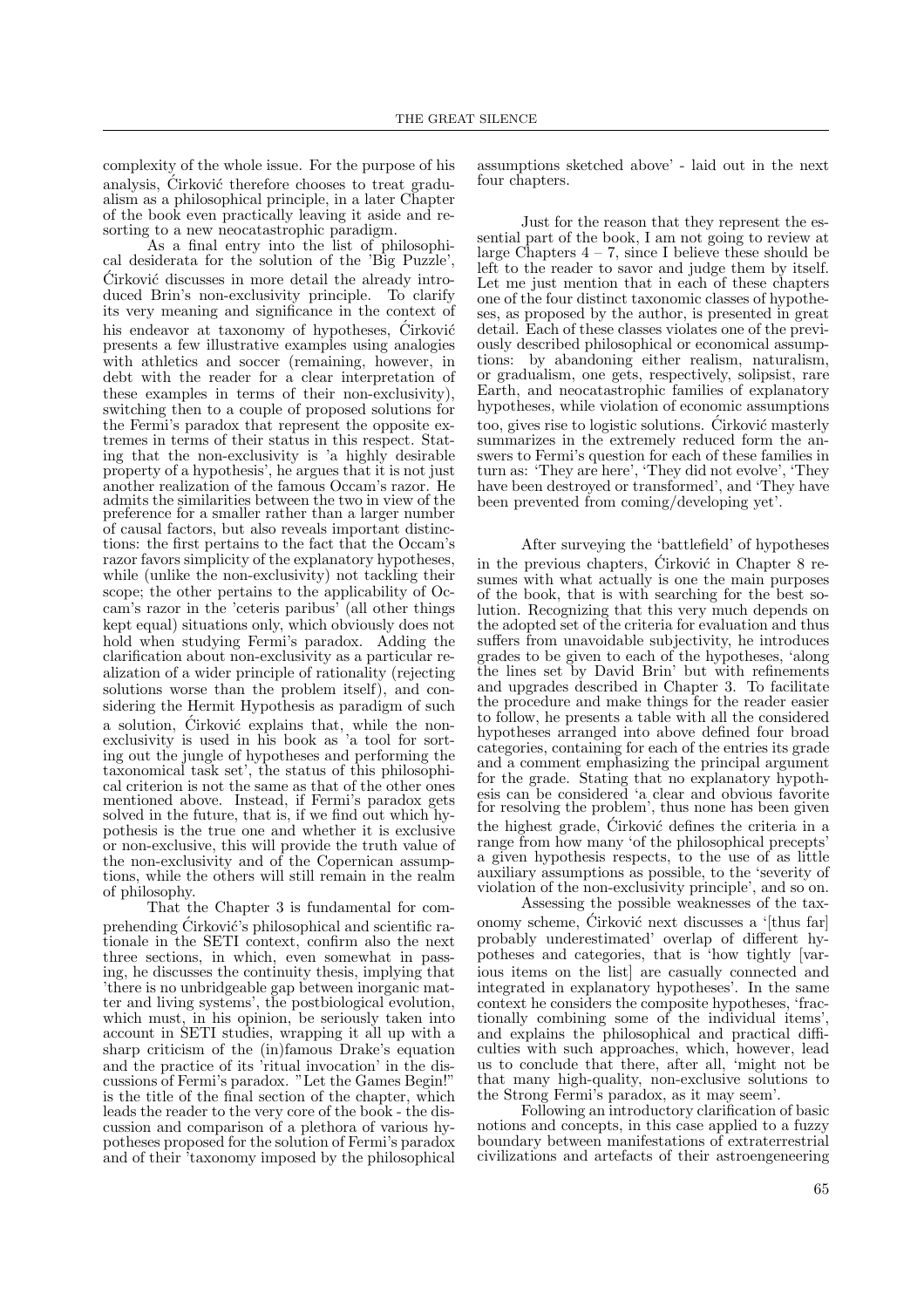feats, Cirković provides an exhaustive list of both kinds of such potential SETI targets. In the case of manifestations, they range from the nightglow produced by the artificial light sources to shepherding of comet- or asteroid-like bodies into orbits intended for best utilization of the resources they contain; in the case of artefacts, the list is even longer, spanning artefacts from Dyson spheres intended for habitation, harvesting of energy, or computation, to extragalactic Planck-energy accelerators used for research or defense. Both lists end up with a wild card item, standing for artefacts due to 'motivations, goals, and capacities entirely unknown and unconceived by us so far'. These wild card items are 'paradigmatic unknown unknowns', and one has to have an open mind when considering such possibilities, as they might very well 'contain most of the detection cross section in the Galaxy'.

The notion of detectability as a measure to be used in evaluating the above targets from a SETI point of view is next elaborated in terms of the features it should posses to 'convey really useful practical information'. These encompass detectability being a simple scalar and non-negative measure, space and time dependent, function of the observational methodology and available devices, containing a reference to the type of civilization in some convenient taxonomy, and superadditive. Higher priority is thus to be given to SETI projects with high values of detectability parameter, i.e. to those looking for 'traces and manifestations of interstellar colonization and appropriate energy consumption'.

Although the list of projects of search for detectable astroengineering artefacts given in the book is not very long, it still, according to  $\acute{C}$ irković's optimistic observation, appears to herald better times.

The hypotheses are next discussed in terms of features common to or impacting several of them, like the (in)capacity for generalization to the rest of the Universe of a particular 'Great Silence' explanation proposed for the Milky Way, postbiological evolution/superintelligence/technological singularity, temporal ordering of technologies, assumed existence of overwhelming or somewhat less powerful sophonts and their benevolent vs. malevolent attitudes, etc.

The concluding section of Chapter 8 represents a sort of crescendo of this chapter and of the book as a whole. In it, Cirković presents a choice of hypotheses 'which fared the best under the analytic weapons discussed in this chapter'. Again, I am not going to reveal the winners, leaving to the reader to discover them for itself; instead let me just note that three 'patchwork quilt' clusters are proposed involving several related hypotheses, which cannot singularly explain the StrongFP, but taken together can provide a plausible solution.  $\acute{C}$ irković comments: 'Unsurprisingly, each of these clusters has a distinct flavor and a distinct set of research and even ethical prescriptions', and asks self-imposing questions: 'What roads should we take from there? Which research directions look most likely to yield advances in our understanding of Fermi's paradox? What fruits can we expect from further work?' Possible answers to these questions he considers in the final chapter

of the book, which he dubs a wake-up call as there is 'a tremendous amount of work to be done'; in the same time, however, he proclaims that 'there is reason for substantial optimism that we could make huge strides in answering this puzzle' in the foreseeable future, that is in coming years or decades, at most.

It may seem somewhat at odds with Cirković's persistent support for the SETI projects that his personal preference lies with the hypothesis that appears to render these efforts futile (see, however, Section 9.2 for a hint of justification). This hypothesis is, in fact, the top entry in the short list of 5 hypotheses representing his 'subjective favourites', and contains, as readily explained, hypotheses he finds 'to be the most thought provoking, original, intriguing, or aesthetically pleasing as eminently distinct from most likely to be true'. This slight departure from the scientific and philosophical discourse promoted throughout the book can be understood as a small concession to the curiosity of the reader, and hence considered as a welcome and relaxing inset.

Appropriately enough, Cirković begins the final Chapter 9 of this fascinating book with a 'cartoonish' summary of the main achievements and conclusions of his endeavor. He emphasizes once again that Fermi's paradox is a 'complex and rich intellectual problem' which deserves a distinguished place in the history of ideas, that four distinct categories of solutions to the problem exist, each of which, however, rejects at least one of the major philosophical/economic assumptions, that there are a few explanatory hypotheses which represent real 'plausible responses to the strongest version of the paradox', and that the tight connection - which he continuously points out - between Fermi's paradox and the future of humanity 'severely constrains the options for the future evolutionary trajectory of ... human civilization'.

 $\acute{C}$ irković next introduces the three topics he feels urged to discuss in more detail. In the philosophical context he deliberates the stronger version of the paradox as an ultimate challenge to Copernicanism, in the astrobiological context he promotes the postbiological evolution as one of the 'radical ideas [that] deserve more scrutiny', and in the SETI practices context, he advocates for the necessary reforms and modernization of the enterprise.

Copernicanism vs. anthropocentrism is, in Cirković's view, a stubbornly persistent controversy of utmost importance, thus he repeatedly turns back to it to further improve our understanding of the former and to offer additional arguments for rebuking the latter. He suggests that what he dubs the implicit filter, acting on both methodological and evolutionary levels, produces a false 'illusion of [our] exceptionality', giving rise to observation-selection effects that represent a 'major obstacle to our insight'. In the face of the Fermi's paradox he presents us with the dilemma: 'either we are missing something crucial or we need to abandon the Copernicanism ...' proposing, however, certain recipes to guide us out of the anthropocentric trap; these include abandon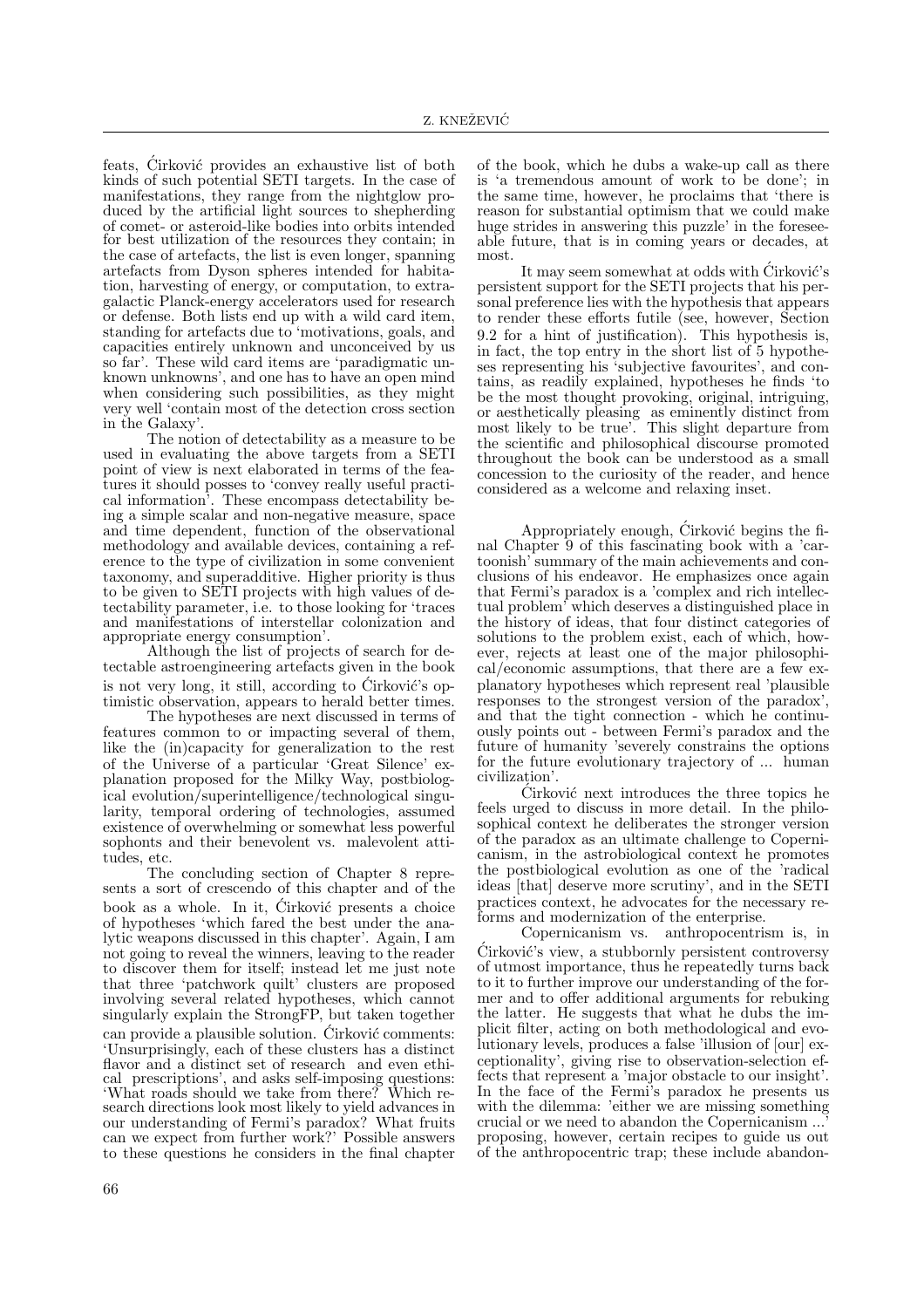ing our Galactic provincialism, that is putting our evolution in a wider context - 'at least the Galactic one', finishing the Copernican revolution in terms of 'reappraisal of our position in terms of universal complexity', and redefining what we consider as a success of SETI efforts, that is 'understanding of the general shape of the astrobiological landscape of the Milky Way', with 'natural supplemented by intentional'. Designating anthropocentrism 'the most powerful drug of the human mind', he relentlessly clashes with its prejudices and fallacies, concluding the section with an interesting consideration that our own descendants in far enough future might look and behave so differently from us that they can be safely taken as aliens from the point of view of present humans.

 $\acute{C}$ irković is positive that the postbiological civilization is what awaits humans in the future. Hence he proposes conclusions relevant for the present day SETI, pointing out that we should not search for the habitable planets in warm circumstellar habitable zones, but that, taking into account postbiological evolution, astroengineering and space colonization, we should rather 'focus on regions with the greatest amounts of resources, including metals and energy, as well as low working temperatures, as the best locales for optimized computation'. We should understand that the possible future contact with extraterrestrials, if it ever takes place, will probably not be with humanoids, but with a superior informationprocessing system. We should, thus, reject currently prevailing SETI reasoning beyond Fermi's paradox, liberating it from the biological evolutionary baggage of the species.

An intriguing perspective in this respect represents possible future gradual disappearance of the distinction between biological forms and nonbiological information systems, i.e. between humans being able to rebuild themselves from the molecular level up and machines, rendering attempts to discern between biological and postbiological, as well as between natural and artificial, superfluous.

One can reasonably assume that the influence of the sophonts in our cosmological domain to the physical environment can be represented as an inverted parabola with a maximum, indicating the competition between two different trends, the ever increasing impact to the environment characteristic of a young civilization in ascent and minimization of such impact with mature civilizations, driven by practical and ethical reasons. The need for achieving efficient symbiosis with nature leads Cirković to argue that 'exploration and colonization of the Universe are essentially ecological endeavors'.

A few sentences at the end of the section are devoted to the so-called Big History, that is to attempts 'at giving an overview of history from the Big Bang to the present', offering to the social sciences and humanities a way to join 'the mighty river of Copernican sciences'.

Remaining in the realm of 'innovative, bold, radical thinking', with 'an eye to the future', and perhaps somewhat biased towards 'grand schemes', Cirković next pays attention to issues like distributed computing, the Internet of Things and rethinking of the conventional concept of extraterrestrial intelligence, creation of artificial black holes and basement universes, impressive scheme of selfish biocosm, and similar, hailing in the process some recent proposals involving Cosmic Microvawe Background or lattice QCD (Quantum ChromoDynamics) calculations, turning 'classical metaphysical questions' into 'legitimate subjects of scientific inquiry'.

Fermi's paradox as a provocation to our concepts and beliefs Cirković promotes as a means to search for the 'overarching explanatory structure, drawing an outline of the high-complexity, self-aware sector of the total astrobiological landscape', and for 'understanding the place of mind in the cosmological scheme of things'. Asking the question on whether there may be a unified solution to the strong Fermi's paradox, Cirković concludes that this is highly unlikely, and that relative frequency of different explanatory mechanisms is what matters. A single, non-exclusive hypothesis may account for a major part of the paradox, while other plausible options may 'play auxiliary or local roles'. With full appreciation of the importance of the cognitive, social and historical sciences to resolving the strong Fermi's paradox, in particular its xeno-sociological half, he makes a prediction that with the progress of astrobiological revolution, many new hypotheses will be proposed, but that all of them shall still require abandoning of one or more philosophical/economical assumptions to arrive to a plausible explanation. Hence, he states, the future may bring about the more refined taxonomies of ideas than the one proposed in this book, but 'the approach itself will still be validated'.

In the final section of the chapter and of the entire book, Cirković reiterates some of his strongest criticism regarding the flirting of the ortodox SETI with anthropocentrism which he sees as the main reason for the failure of the search carried out in terms of the 'patient radio listening'. He also offers a clear answer to the question on what has to be done, expressed in the form of 'one more exhortation' to the SETI enthusiasts: to overcome the prejudices of the past, to scrub and remove the noise 'clogging the channels' consisting of fallacies on the human exclusiveness and nonsense propagated by the media, to overcome the academic and interdisciplinary borders. All this requires a huge effort to revive and reinvigorate 'space programs and cosmic thinking on a global level'.

It appears very appropriate to wrap up this overview of the content of the book with the concluding words from the author himself: 'Abandoning past prejudices is not enough. There has to be a positive momentum, an awakening, a new spirit of open-mindedness towards original, speculative, even crazy leaps on both the theoretical and the empirical stage. After all, this is what science has stood for in its most brilliant moments: courage, conviction, and the spirit of adventure. These qualities might, in the final analysis, withstand the test of cosmic time, repulse the last challenge to Copernicanism, and ultimately break the Great Silence.'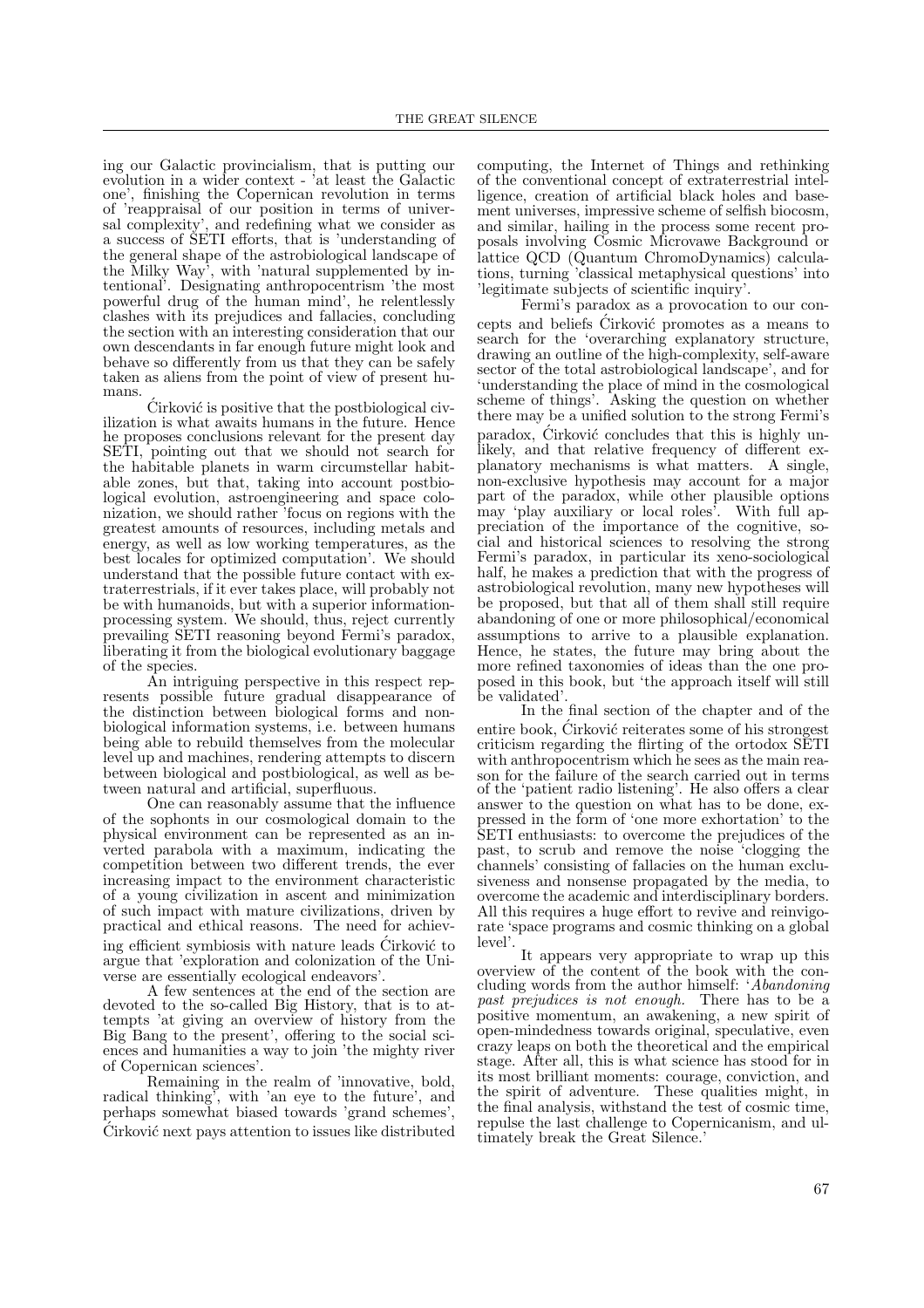#### CONCLUDING REMARKS

The Great Silence is undoubtedly an outstanding book that brings about many important new insights and a greatly improved understanding of the complex problems involved with Fermi's paradox. Hence, it is only natural that it does not always make an easy reading; the contents, however, for the most part should not be too difficult to comprehend even for the non specialists and laymen. Author of the book, Milan M. Cirković, is a competent and eloquent narrator. He does not make any compromise with the scientific correctness of his writing, nor concessions to the complexity of its topic. His text is reach with profound details, refined humor, subtle digressions, and carefully chosen quotations, which makes reading of the book both inspiring and enjoyable.

To be completely honest with the author and the reader, and as impartial as the honorable role of an objective reviewer requires, let me mention few minor remarks, which do not affect the overall positive impression about the book, but may perhaps be useful to the author in his future endeavors. I am perfectly aware that writing a critical overview of such a vast and complex subject like Silentium Universi, even upgrading it in many respects in the same time, is a difficult, perhaps next-to-impossible, task. Still, one must say that the present book is not in all its parts of the same quality, in the sense that in most cases the relevant topics are indeed brilliantly described and summarized, but that there are few places where author remains in debt with the reader for simpler and more clear explanations, not overexerted with nonessential information/discussion and unnecessary excursions into a wider context. It is also not entirely self-standing in the sense that the reader is (perhaps too often) assumed either to be familiar with certain notions and subtle points, or expected to consult a voluminous literature suggested.

Small errors to be corrected in the second edition include: proto vs. historical (two labels for the classical, weakest, version of the paradox), missing gradualism in the subtitle of Chapter 3, Red Herrings in the title of Section 3.5 not being justified in the following text. One must also say, however, that, remarkably enough, there are almost no misprints and spelling errors in the text.

There are several important added values of the book worth mentioning: an indeed comprehensive list of references with nearly 1000 entries, which will certainly represent a valuable asset for every student of SETI in the years to come, the numerous comments, additional information, pointers to the literature, and similar, compressed in the Notes at the end of the text, as well as a useful Index at the very end of the book. Another, in my opinion really remarkable, added value of the book are the illustrations of Slobodan Popović Bagi, who in an original way, using maximally reduced visual/graphical tools,

unmistakably catches the very substance of the information to be conveyed in a given context.

I wholeheartedly recommend this excellent book to every interested reader, concluding this review of mine with the words of David Brin from the back cover of the book: 'A detailed, logical, impartial and much-needed exploration, examining one of the most fascinating controversies of this (or any era)'.

### NOTE ON THE AUTHOR

Milan M. Ćirković (1971), senior research professor in astrophysics, is an original author who dares to roam the mystical realms at the very frontier between science and (science) fiction. He often deals with problems which belong to nascent disciplines, or may not at all (yet) rate as genuine mainstream research topics, assessing them from astrophysical, astrobiological, cosmological or philosophical points of view while trying to build (rudiments of) their epistemological foundations. In all his writings and, more generally, in his very approach to the studies of SETI, life in the Universe, future of the humanity and similar fundamental topics, Cirković often looks for inspiration, ideas and analogies with scientific discourse in the classical literature and fine arts, sometimes even in sports or a pop culture, while, more specifically, with great respect he considers excerpts and arguments from the unjustifiably proscribed science fiction literature: this book proves the latter to be a noble and valuable effort.

#### REFERENCES

- Brin, G. D.: 1983, Q. J. Roy. Astron. Soc., 24, 283.
- $\acute{C}$ irković, M. M.: 2012, The Astrobiological Landscape: Philosophical Foundations of the Study of Cosmic Life, Cambridge University Press, Cambridge.
- Davies, P.: 2010, The Eerie Silence: Renewing our Search for Alien Intelligence, Houghton Mifflin Harcourt, Boston.
- Gonzalez, G., Brownlee, D. and Ward, P.: 2001,  $Icarus, 152, 185.$
- Lineweaver, C. H.: 2001, *Icarus*, **151**, 307.
- Tegmark, M.: 2008, Found. Phys., 38, 101.
- Wallace, A. R.: 1903, Man's Place in the Universe; A Study of the Results of scientific Research in Relation to the Unity or Plurality of Worlds, Chapman & Hall, London.
- Webb, S.: 2002, Where is Everybody? Fifty Solutions to the Fermi Paradox, Copernicus, New York.
- Webb, S.: 2015, Where is Everybody? Seventy- Five Solutions to the Fermi Paradox and the of Extraterrestrial Life, Springer, New York.